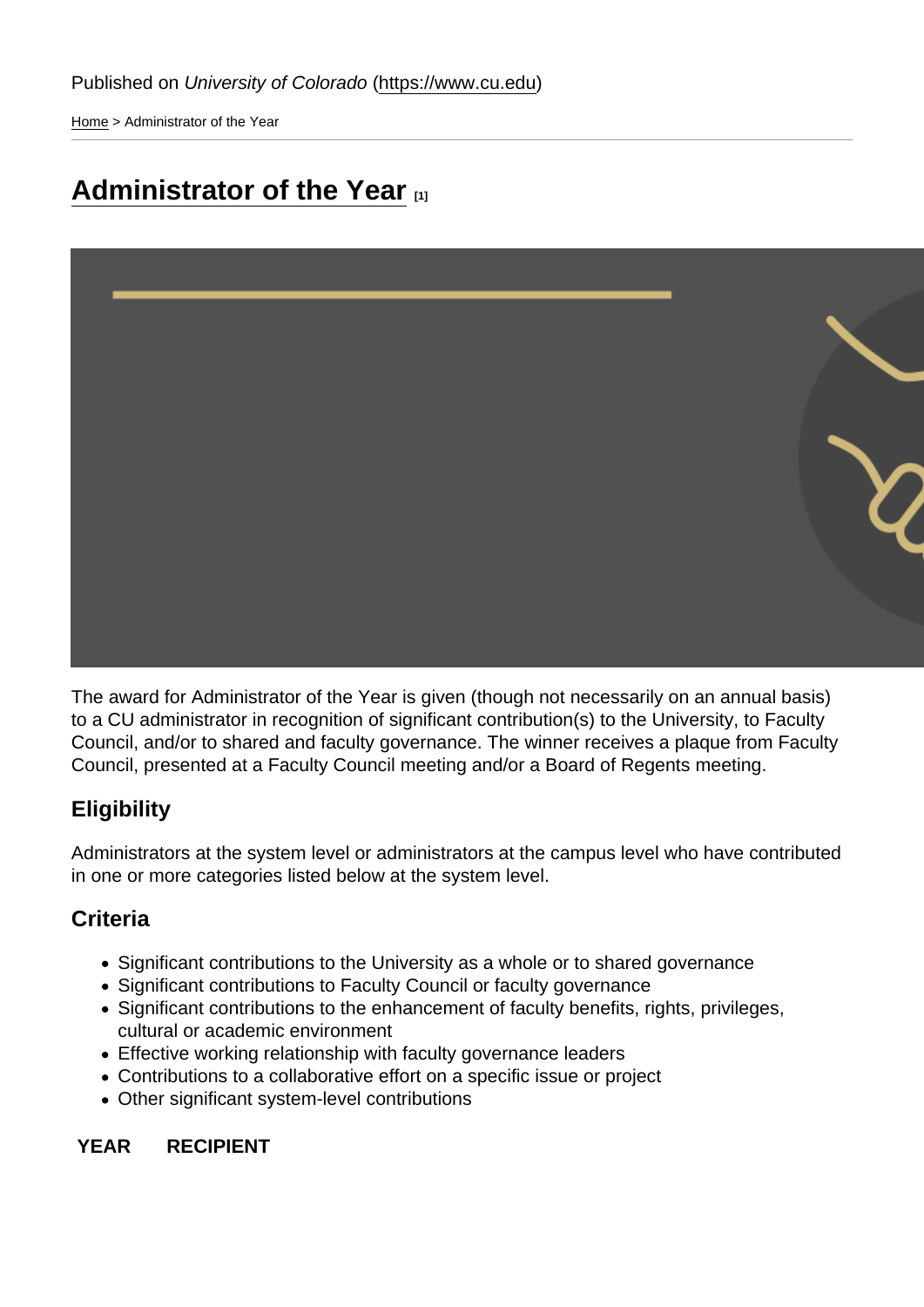| 1995 | James Topping, Vice President for Budget and Finance                                                                                                         |
|------|--------------------------------------------------------------------------------------------------------------------------------------------------------------|
| 1996 | Richard Byny, Vice President for Academic Affairs                                                                                                            |
| 1999 | Michel Dahlin, Assistant Vice President for Academic Affairs<br>Glenn George, Associate Vice President for Human Relations and                               |
| 2000 | <b>Risk Management</b><br>David Groth, Vice President for Academic Affairs and Research                                                                      |
| 2003 | <b>Charles Sweet, Vice President for Human Relations, Risk</b><br><b>Management and University Counsel</b>                                                   |
|      | James Topping, Interim Vice President for Budget and Finance                                                                                                 |
| 2004 | Michael Martin, Associate Vice President for Technology and<br>Learning Innovations                                                                          |
| 2005 | Steve McNally, Associate Vice President for System Operations,<br><b>CU System</b>                                                                           |
| 2006 | Rick Forsman, Health Sciences Center Denison Library Director,<br><b>CU Denver Anschutz</b>                                                                  |
|      | Mollie McGill, Director, Learning Innovations and Technology, Office<br>of the Vice President for Academic Affairs and Research (VPAAR),<br><b>CU System</b> |
| 2007 | Anne Costain, Associate Vice President for Human Resources, CU<br>System                                                                                     |
| 2008 | Mark Heckler, Provost, CU Denver                                                                                                                             |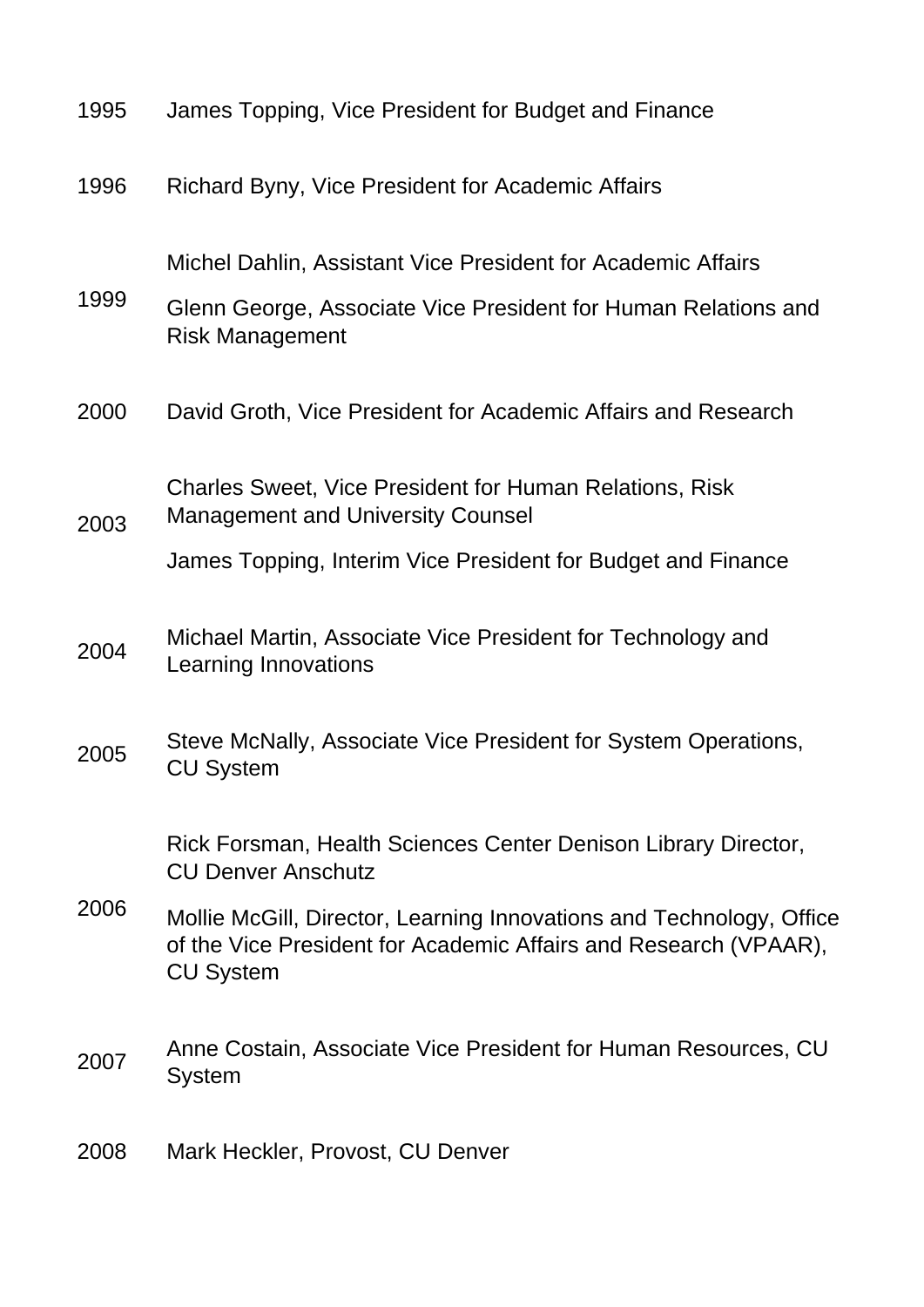| 2009 | Kathleen Bollard, Associate Vice President for Academic Affairs,<br><b>CU System</b>                                          |
|------|-------------------------------------------------------------------------------------------------------------------------------|
| 2010 | Leonard Dinegar, Vice President and Chief of Staff, CU System                                                                 |
| 2011 | Kelly Fox, Vice President and Chief Financial Officer, CU Boulder                                                             |
| 2012 | Dan Wilkerson, Vice President of University Counsel and Secretary<br>of the Board of Regents, CU System                       |
| 2013 | Pam Shockley-Zalabak, Chancellor, UCCS                                                                                        |
| 2014 | Tanya Kelly-Bowry, Vice President for Government Relations, CU<br><b>System</b>                                               |
| 2016 | Isabella Muturi Sauve, Faculty Council Administrator, CU System                                                               |
| 2017 | Jill Taylor, Director of Academic Program and Policy Analysis, CU<br>System                                                   |
| 2018 | William Kaempfer, Senior Vice Provost and Associate Vice<br>Chancellor for Budget & Planning, Academic Affairs, CU Boulder    |
|      | Michelle Martinez, Director of Benefits, CU System                                                                            |
| 2019 | Michael Lightner, Vice President for Academic Affairs, CU System                                                              |
| 2020 | Patrick O'Rourke, Interim Executive Vice Chancellor and Chief<br>Operating Officer, Strategic Resources & Support, CU Boulder |